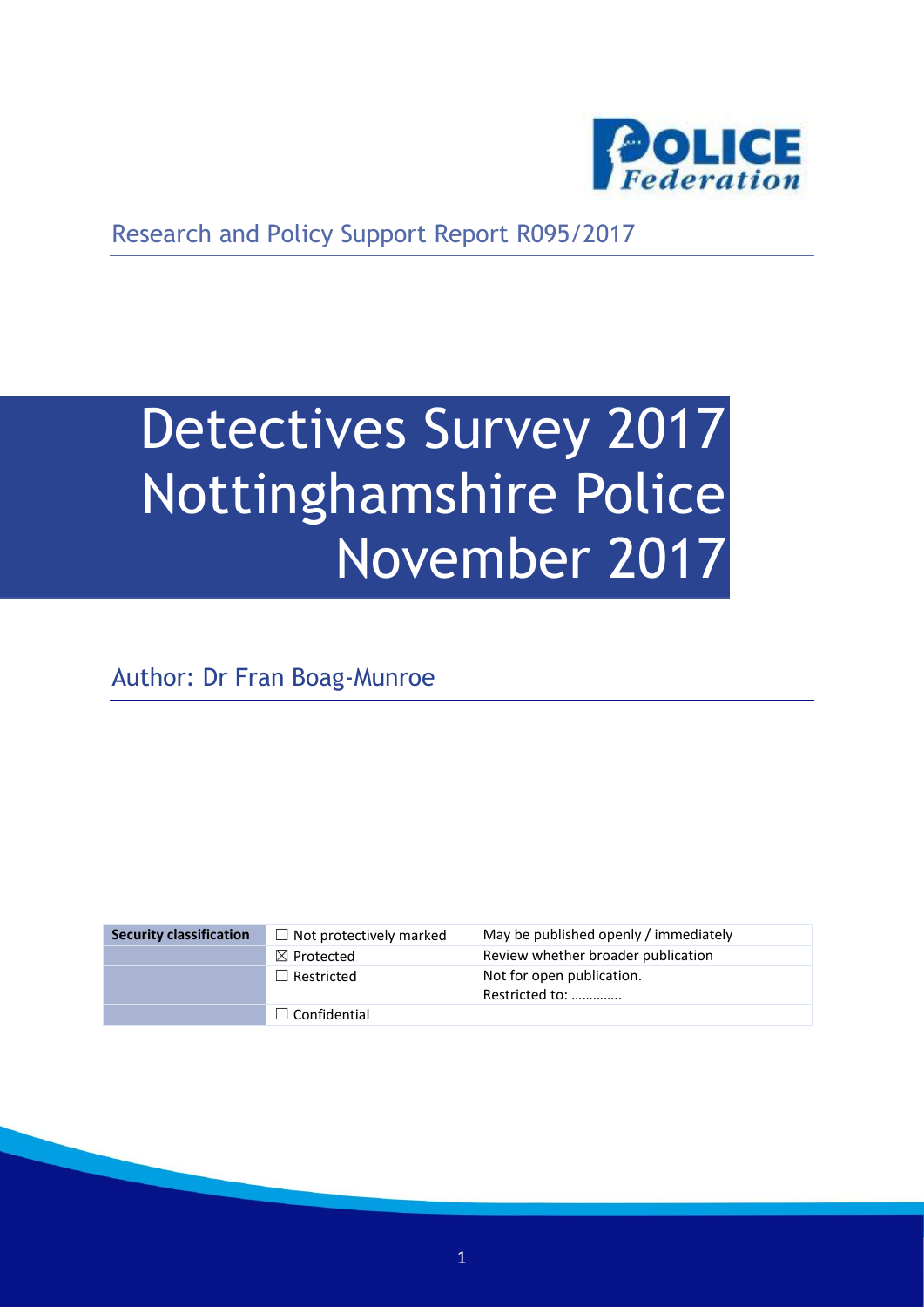#### **INTRODUCTION**

This report provides a summary of responses to the PFEW National Detectives Survey received from respondents in Nottinghamshire Police in 2017.

Some of the questions asked in this year's survey were the same as in the 2015 National Detectives Survey; this allowed us to monitor any changes since the last time the survey was conducted. Other questions were new to 2017, to be able to look in more detail at the context in which detectives are currently working.

Where appropriate, details of average responses for the police service as a whole are also presented, differences between the national and local responses have not been tested statistically and therefore any differences reported are for guidance only and must be treated with caution.

#### **RESPONSE RATE AND RESPONDENTS**

The National Detectives Survey 2017 opened on 1st September 2017 and closed on 24th September 2017. During this time, detective officers were invited to attend via the Police Federation's National Membership Database, as well as via local Joint Branch Boards and the National Detectives Forum mailing list.

**106 responses were received from detectives in Nottinghamshire Police**. There is still no accepted measure of the total number of detectives in England and Wales. It is therefore not possible to calculate a definitive response rate for the survey as a proportion of the total number of detectives. However, for comparison the number of responses received within Nottinghamshire Police was higher than when this survey was last conducted in 2015, when 102 responses were received.

#### **IMPACT OF SERVICE CUTS**

**52% of respondents within Nottinghamshire Police said that service cuts have had a major impact on their morale**; this was lower than the national average, where 56% detectives said that service cuts have had a major impact upon their morale.

In addition, **27% of respondents within Nottinghamshire Police said service cuts have had a major impact upon their physical health and wellbeing, whilst 25% said that service cuts have had a major impact upon their mental health and wellbeing**. For comparison, in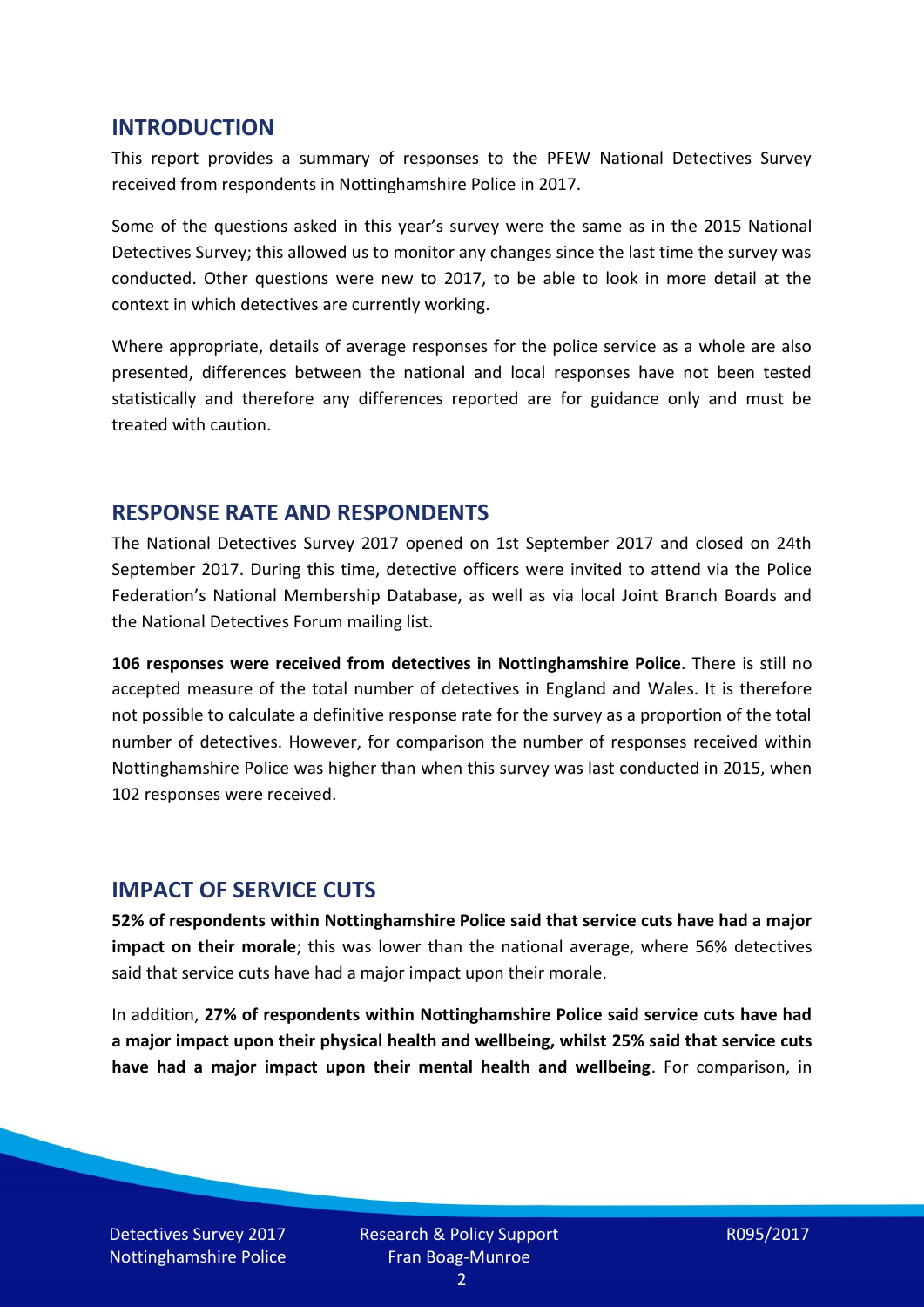England and Wales as whole 27% of detectives said that service cuts have had a major impact on their physical health and wellbeing and also on their mental health and wellbeing.

| How, if at all, have<br>service cuts affected | No impact | <b>Minor impact</b> | <b>Moderate</b><br>impact | <b>Major impact</b> |
|-----------------------------------------------|-----------|---------------------|---------------------------|---------------------|
| <b>Your morale</b>                            | 3%        | 14%                 | 31%                       | 52%                 |
| Your physical health and<br>wellbeing         | 14%       | 23%                 | 36%                       | 27%                 |
| Your mental health and<br>wellbeing           | 15%       | 27%                 | 33%                       | 25%                 |

**63% of respondents in Nottinghamshire Police said that service cuts have substantially increased their overall workload; 50% said that service cuts have substantially increased how fatigued they feel; and 42% said that service cuts have substantially increased how stressful they find their jobs**. Comparison of these proportions in Nottinghamshire Police to England and Wales as a whole can be found in the table below.

|                                    | <b>Nottinghamshire Police</b>                           | <b>England and Wales</b>                                |
|------------------------------------|---------------------------------------------------------|---------------------------------------------------------|
| Your overall workload              | 63% substantially increased<br>(32% slightly increased) | 62% substantially increased<br>(32% slightly increased) |
| How fatigued you feel              | 50% substantially increased<br>(43% slightly increased) | 53% substantially increased<br>(38% slightly increased) |
| How stressful you find your<br>job | 42% substantially increased<br>(50% slightly increased) | 49% substantially increased<br>(41% slightly increased) |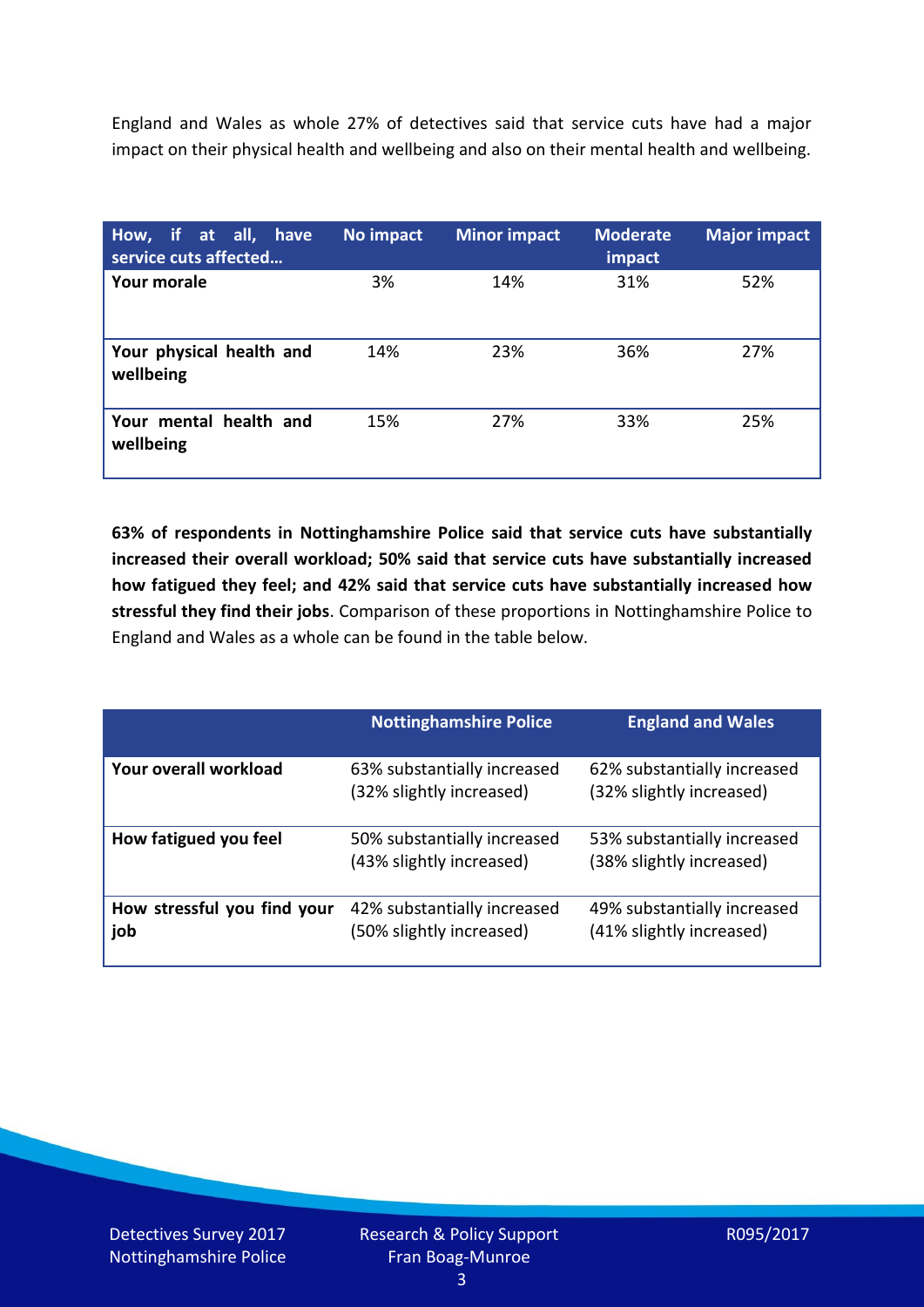## **WORKLOAD AND JOB DEMANDS**

**76% of respondents in Nottinghamshire Police said that their workload in the last 12 months was either too high or much too high**. This is the same as the national average - in England and Wales as a whole, 76% of respondents said that their workload had been too high or much too high in the last 12 months.

30% of respondents in Nottinghamshire Police said that their workload enabled them to provide the service needed to victims either most or all of the time; this compares to 27% of detectives in England and Wales as a whole. **The proportion of respondents in Nottinghamshire Police who said that their workload enabled them to provide the service needed to victims either most or all of the time has decreased since 2015** when 35% of respondents felt that they could provide the service needed either most or all of the time.

In addition, 22% of respondents in Nottinghamshire Police said that their workload enabled them to provide the service needed to witnesses either most or all of the time, in comparison to 22% of detectives in England and Wales overall. **The proportion of respondents in Nottinghamshire Police who said that their workload enabled them to provide the service needed to witnesses either most or all of the time has decreased since 2015**, when 40% of respondents felt that they could provide the service needed either most or all of the time.

| Does your workload enable<br>you to provide the service<br>needed to? | <b>Never</b> | <b>Sometimes</b> | Most or all of the<br>time |
|-----------------------------------------------------------------------|--------------|------------------|----------------------------|
| <b>Victims</b>                                                        | 7%           | 63%              | 30%                        |
| <b>Witnesses</b>                                                      | 9%           | 70%              | 22%                        |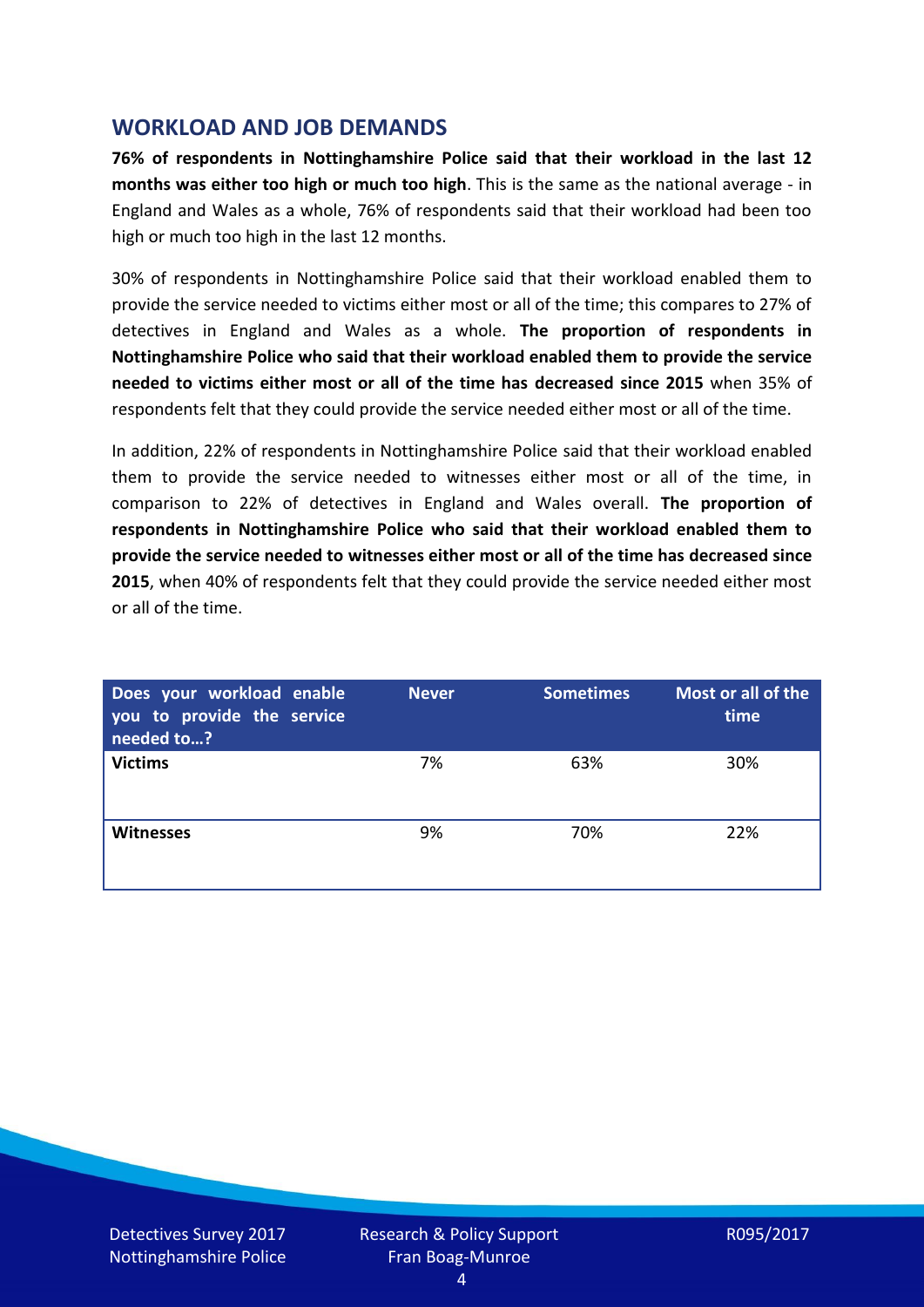#### **JOB RELATED STRESS**

In Nottinghamshire Police, **51% of respondents said that they felt emotionally drained from work either most or all of the time**. Nationally, this proportion was 48%. The proportion of respondents in Nottinghamshire Police who said that they had felt emotionally drained from work either most or all of the time has increased since 2015, when 39% of respondents said that they felt emotionally drained from work.

**48% of respondents in Nottinghamshire Police said that their job was either very or extremely stressful**. This is the proportion of respondents who, in effect, report a nondiagnostic case of work-related stress within Nottinghamshire Police.



In England and Wales as a whole 48% of detectives reported a case of work-related stress. Therefore **the proportion of respondents in Nottinghamshire Police who reported a case of work-related stress was the same as the national average**. The reasons given by respondents in Nottinghamshire Police for why they found their job stressful are presented below.

Detectives Survey 2017 Nottinghamshire Police Research & Policy Support Fran Boag-Munroe

R095/2017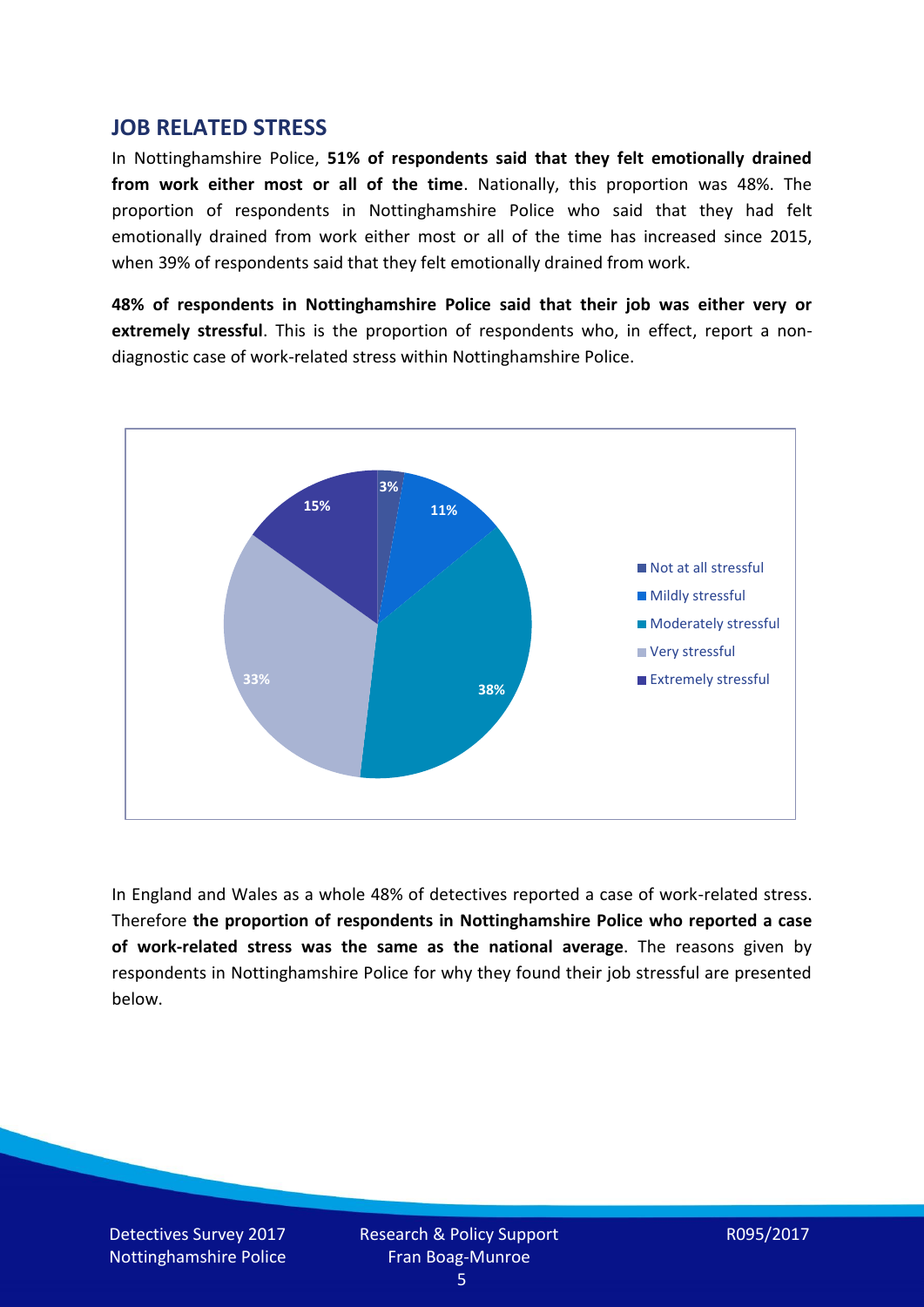| My job is stressful because                                           | <b>Proportion</b>       | <b>Proportion</b>       |
|-----------------------------------------------------------------------|-------------------------|-------------------------|
|                                                                       | agreeing or             | agreeing or             |
|                                                                       | strongly<br>agreeing in | strongly<br>agreeing in |
|                                                                       | <b>Nottinghamshire</b>  | <b>England and</b>      |
|                                                                       | <b>Police</b>           | <b>Wales</b>            |
| There are high levels of personal responsibility                      | 95%                     | 93%                     |
| There aren't enough officers in my team/unit                          | 87%                     | 86%                     |
| I feel like the general public and partner agencies                   | 88%                     | 82%                     |
| often have unrealistic expectations                                   |                         |                         |
| The nature of my work is high-risk                                    | 75%                     | 80%                     |
| I have a high workload                                                | 85%                     | 80%                     |
| There is frequent organisational change                               | 86%                     | 79%                     |
| My work is emotionally demanding                                      | 76%                     | 71%                     |
| I don't have enough time to be able to do my job to a                 | 74%                     | 70%                     |
| standard of which I can be proud                                      |                         |                         |
| I am unable to meet all the conflicting demands on<br>my time at work | 65%                     | 69%                     |
| I am exposed to traumatic or distressing incidents<br>and material    | 65%                     | 64%                     |
| I frequently have unrealistic time pressures                          | 68%                     | 61%                     |
| There aren't enough opportunities for professional<br>development     | 69%                     | 57%                     |
| I frequently have unachievable deadlines                              | 64%                     | 57%                     |
| I am often pressured to work long hours                               | 63%                     | 51%                     |
| My work-life balance is poor                                          | 64%                     | 43%                     |
| I don't feel like I have enough support from<br>management            | 44%                     | 40%                     |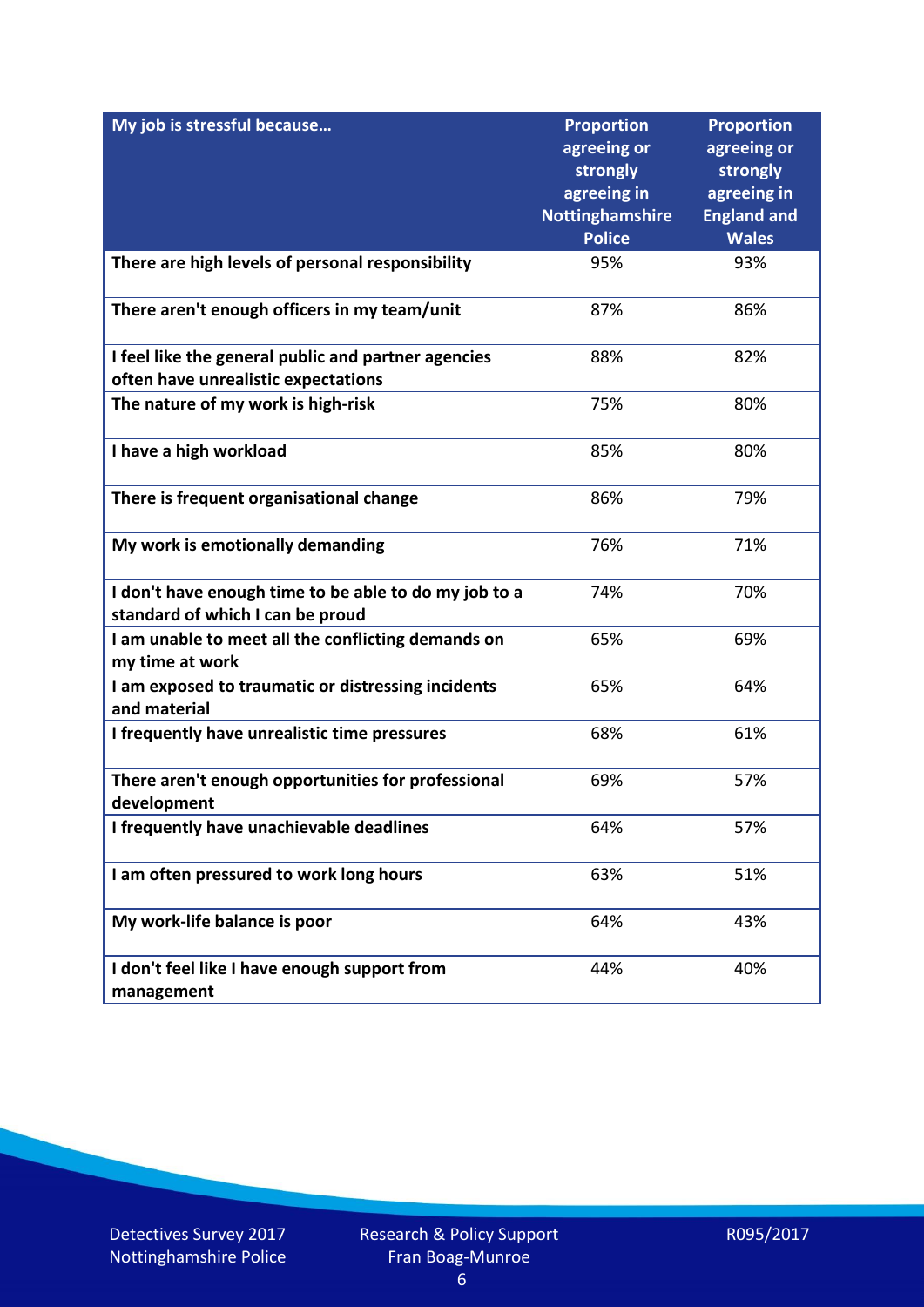## **ABSENCE AND ABSENCE BEHAVIOURS**

**Presenteeism** refers to a person attending work despite feeling that they should have taken sick leave due to their physical or mental health and wellbeing. **In Nottinghamshire Police, 72% of respondents reported at least one instance of presenteeism associated with their physical health and wellbeing** in the last 12 months**; 58% of respondents reported at least one instance of presenteeism associated with their mental health and wellbeing**.

**Leaveism** refers to a person taking annual leave or rest days rather than sick leave for their physical or mental health and wellbeing. In the last year, **45% of respondents in Nottinghamshire Police reported at least one instance of leaveism associated with their physical health and wellbeing**, whilst **34% of respondents in Nottinghamshire Police reported at least one instance of leaveism associated with their mental health and wellbeing.**

Finally, **44% of respondents in Nottinghamshire Police said that they had taken sickness absence due to their physical health and wellbeing** in the last 12 months. In addition, **15% of respondents said that they had taken sickness absence due to their mental health and wellbeing**.

Comparison of the proportions of respondents reporting presenteeism, leaveism and sickness absence in Nottinghamshire Police with England and Wales as a whole can be found in the table below.

|                             |                                         | <b>Nottinghamshire Police</b>         |                                         | <b>England and Wales</b>              |
|-----------------------------|-----------------------------------------|---------------------------------------|-----------------------------------------|---------------------------------------|
| At least one<br>instance of | <b>Physical health</b><br>and wellbeing | <b>Mental health</b><br>and wellbeing | <b>Physical health</b><br>and wellbeing | <b>Mental health</b><br>and wellbeing |
| Presenteeism                | 72%                                     | 58%                                   | 71%                                     | 54%                                   |
| Leaveism                    | 45%                                     | 34%                                   | 42%                                     | 33%                                   |
| <b>Sickness</b><br>absence  | 44%                                     | 15%                                   | 35%                                     | 14%                                   |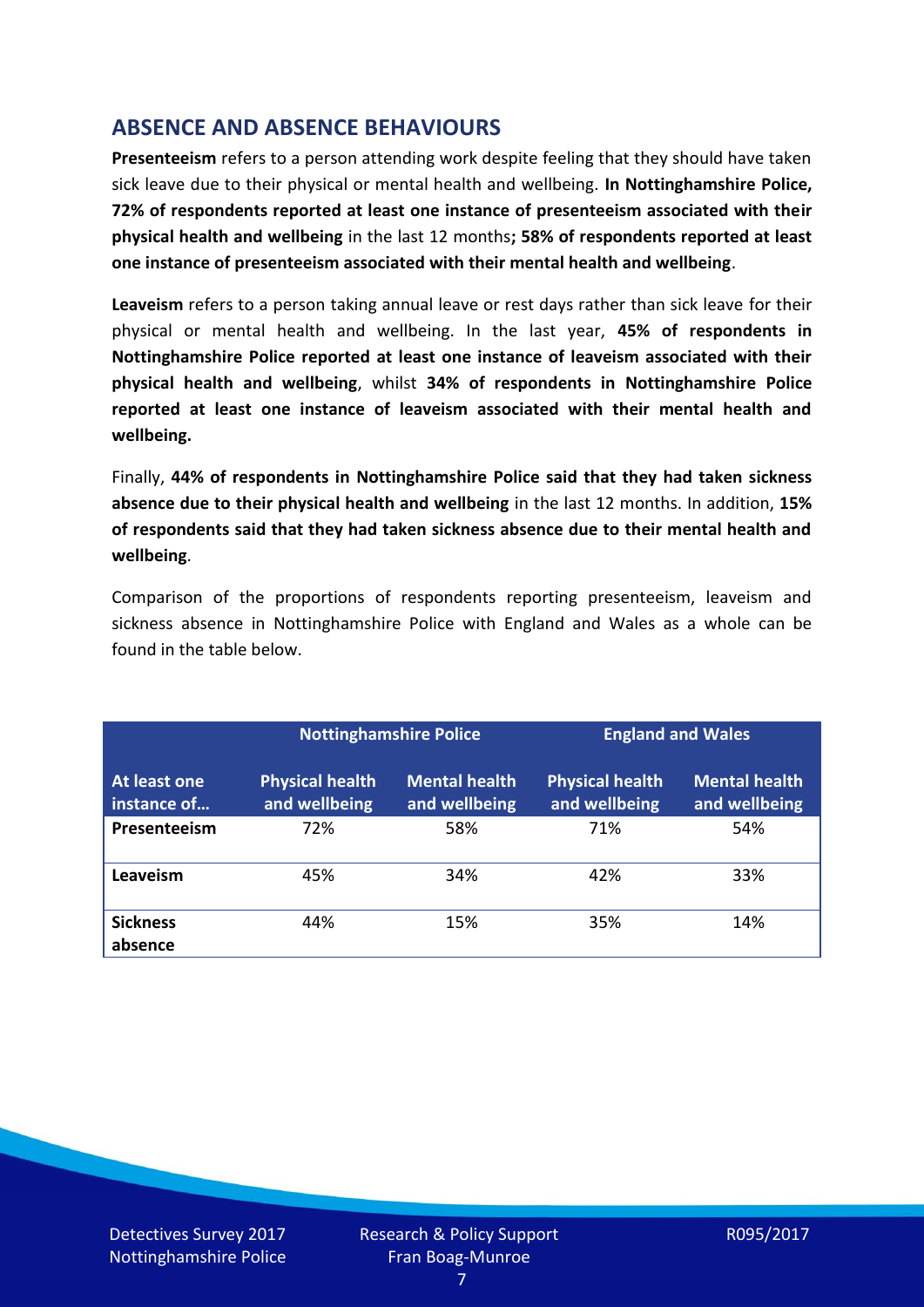## **VIEWS ABOUT THE JOB**

**84% of respondents in Nottinghamshire Police felt that the role of the detective was seen as less valuable to the force than it used to be.** This compares with 85% of detectives in England and Wales as a whole who said that they felt the role of the detective was now less valuable.

Respondents in Nottinghamshire Police were less likely to be dissatisfied than satisfied with their jobs, with **37% of respondents saying that they were dissatisfied and 51% of respondents saying that they were satisfied**. In comparison, 36% of detectives in England and Wales as a whole said that they were dissatisfied with their jobs, whilst 45% of respondents said that they were satisfied.

In addition, **the proportion of respondents in Nottinghamshire Police who said that they were dissatisfied with their job has increased since 2015**, when 33% of respondents reported job dissatisfaction.



Detectives Survey 2017 Nottinghamshire Police Research & Policy Support Fran Boag-Munroe

R095/2017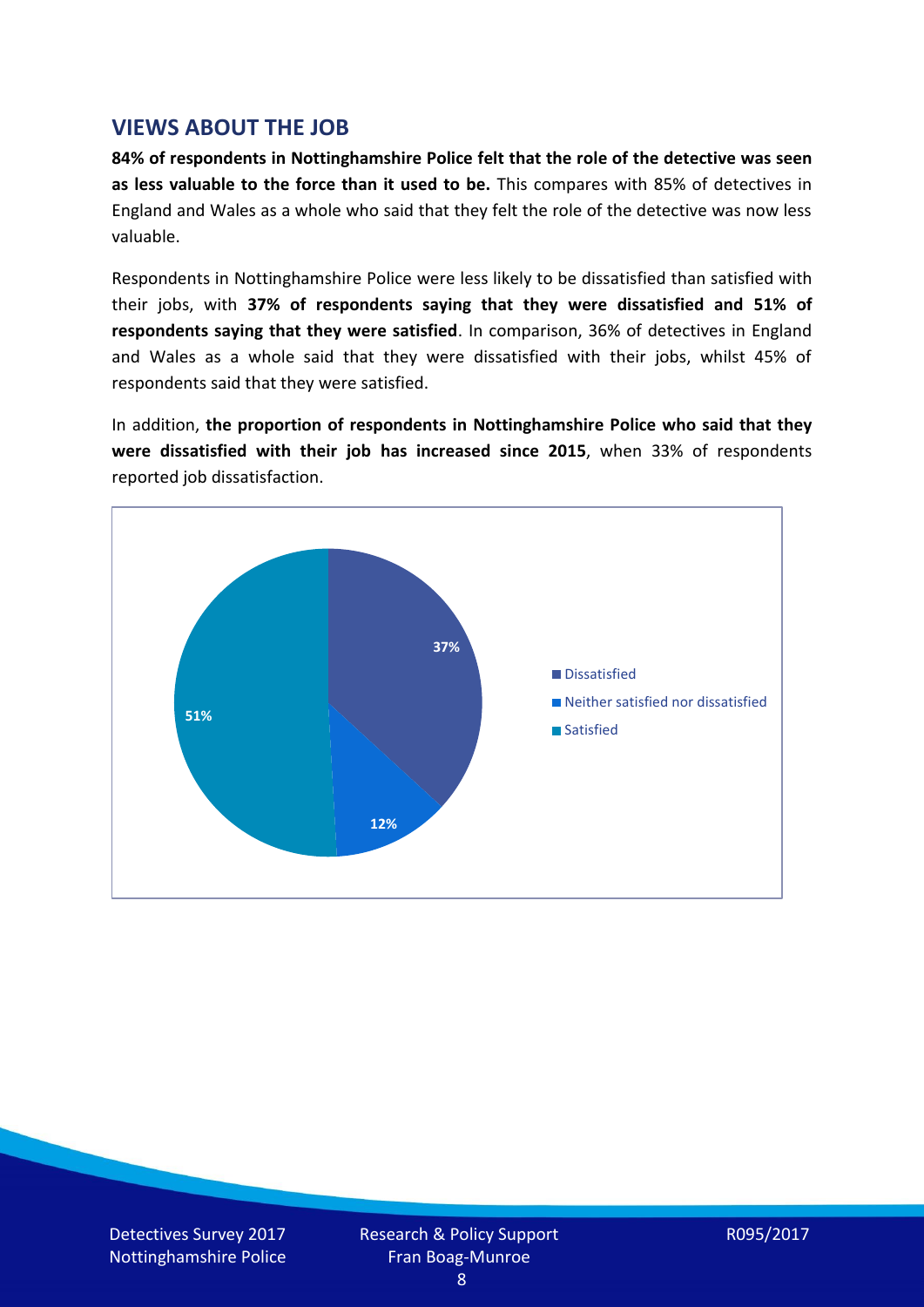# **TRAINING AND CONTINUOUS PROFESSIONAL DEVELOPMENT**

**63% of respondents in Nottinghamshire Police said that they had difficulties securing specific training opportunities**. This has increased since 2015, when 55% of respondents in Nottinghamshire Police reported difficulties securing specific training opportunities.

The proportion of respondents in Nottinghamshire Police who said that they had difficulties securing training opportunities is higher than the national average, where this year 51% of detectives said that they had difficulties securing training.

In addition, **66% of respondents in Nottinghamshire Police said that they were rarely given enough time to stay up-to-date with the latest developments in their area of work**. This compares to 56% of respondents in England and Wales as a whole. This proportion is higher than in 2015, when 53% of respondents in Nottinghamshire Police said that they rarely had enough time to keep up-to-date with the latest developments.

| Are you given enough time<br>to stay up-to-date with the<br>latest developments in your<br>area of work? | <b>Nottinghamshire Police</b> | <b>England and Wales</b> |
|----------------------------------------------------------------------------------------------------------|-------------------------------|--------------------------|
| <b>Rarely</b>                                                                                            | 66%                           | 56%                      |
| <b>Sometimes</b>                                                                                         | 33%                           | 41%                      |
| <b>Always</b>                                                                                            | 1%                            | 4%                       |

A list of reasons why respondents in Nottinghamshire Police said that they were not able to stay up-to-date with the latest developments in their field can been found in the table below.

| It is difficult to stay up-to-date with the latest Nottinghamshire<br>developments in my field because | <b>Police</b> | <b>England</b><br>and Wales |
|--------------------------------------------------------------------------------------------------------|---------------|-----------------------------|
| I have too many competing priorities                                                                   | 82%           | 79%                         |
| There is no time set aside by my management for study                                                  | 80%           | 76%                         |
| There are not enough officers to cover my day-to-day<br>work for me to attend relevant training        | 76%           | 76%                         |
| My workload is too high                                                                                | 73%           | 76%                         |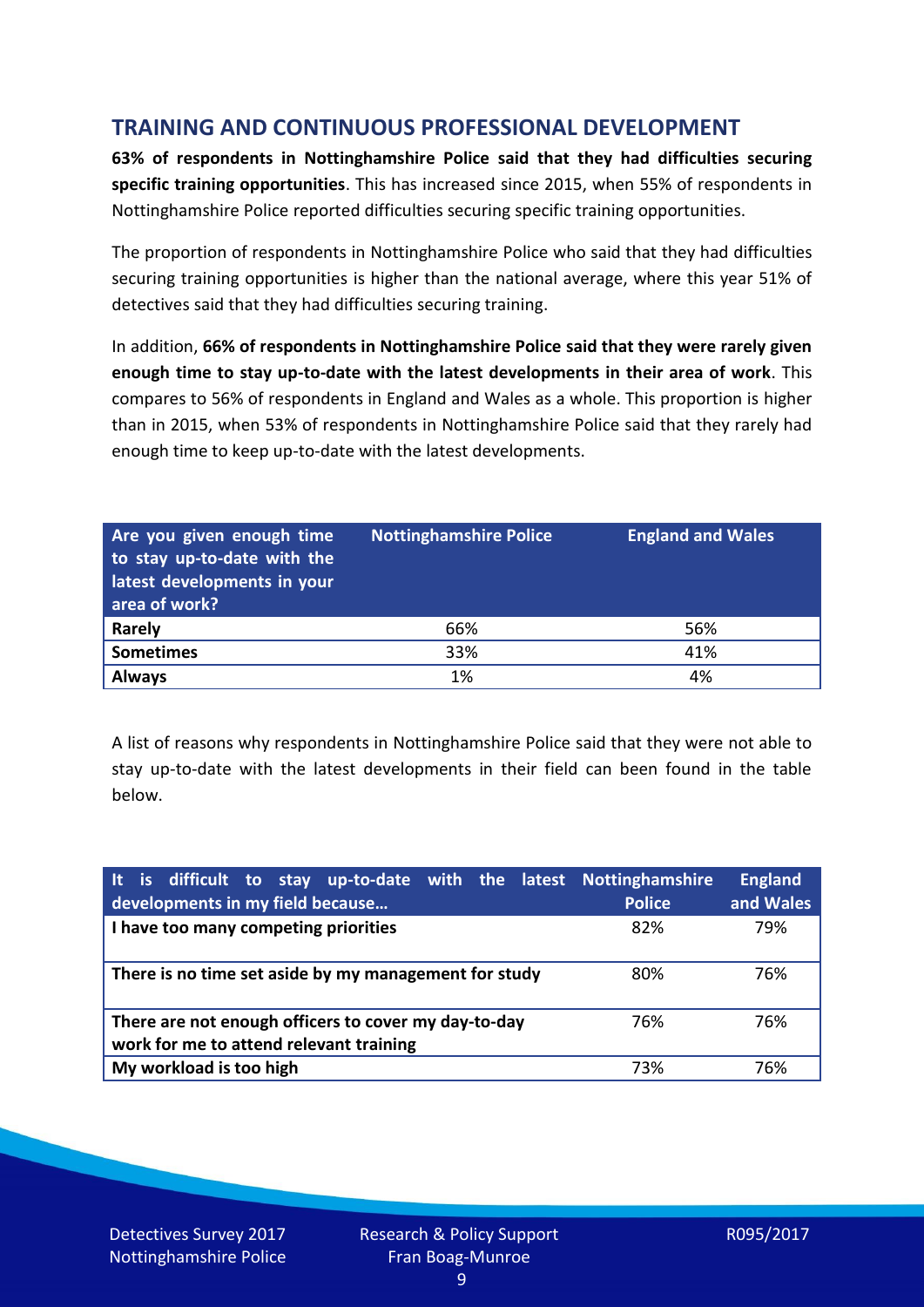| I have too many other commitments                                                        | 75% | 75% |
|------------------------------------------------------------------------------------------|-----|-----|
| The online learning package provided by NCALT is poorly<br>delivered                     | 86% | 73% |
| There are not enough formal training days                                                | 87% | 72% |
| I am too tired at the end of the day                                                     | 71% | 71% |
| Access to knowledge management systems that help<br>communicate new developments is poor | 62% | 51% |
| There is a lack of training staff                                                        | 59% | 46% |
| There is no appropriate training available                                               | 61% | 44% |

## **ATTRACTION AND RETENTION**

**23% of respondents in Nottinghamshire Police said that they would not change their career path, whilst 14% couldn't think of any job they would prefer**. 15% of respondents said that they would like to change their posting but remain a police officer.

In comparison, 16% of respondents in Nottinghamshire Police said that they would like to change jobs and stop being a police officer, 22% said that they would take any other job but with similar earnings and benefits, and 10% would quit immediately if they could find something else to do.

**The proportion of respondents in Nottinghamshire Police who said that they would quit immediately if they could find something else to do has increased since 2015**, when 8% of respondents said that they would quit immediately if they could.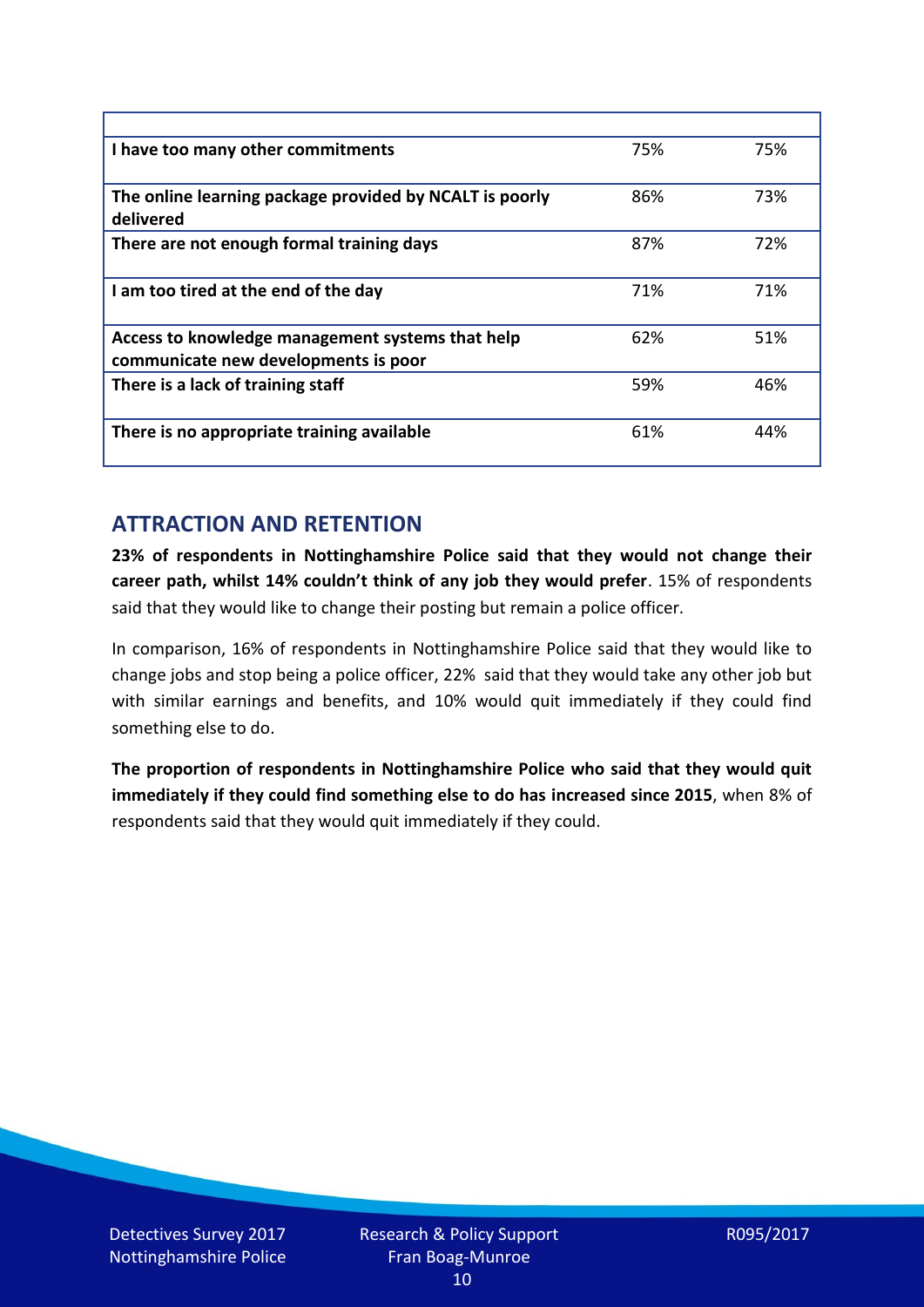|                               | <b>Nottinghamshire Police</b> | <b>England and Wales</b> |
|-------------------------------|-------------------------------|--------------------------|
| I would not change my         | 23%                           | 22%                      |
| career path                   |                               |                          |
| I can't think of any job I    | 14%                           | 14%                      |
| would prefer                  |                               |                          |
| I would like to change my     | 15%                           | 14%                      |
| posting but remain a police   |                               |                          |
| officer                       |                               |                          |
| I would like to change my     | 16%                           | 14%                      |
| job and stop being a police   |                               |                          |
| officer                       |                               |                          |
| I would take almost any       | 22%                           | 26%                      |
| other job with similar        |                               |                          |
| earnings and benefits         |                               |                          |
| I would quit immediately if I | 10%                           | 10%                      |
| could find something else to  |                               |                          |
| do                            |                               |                          |